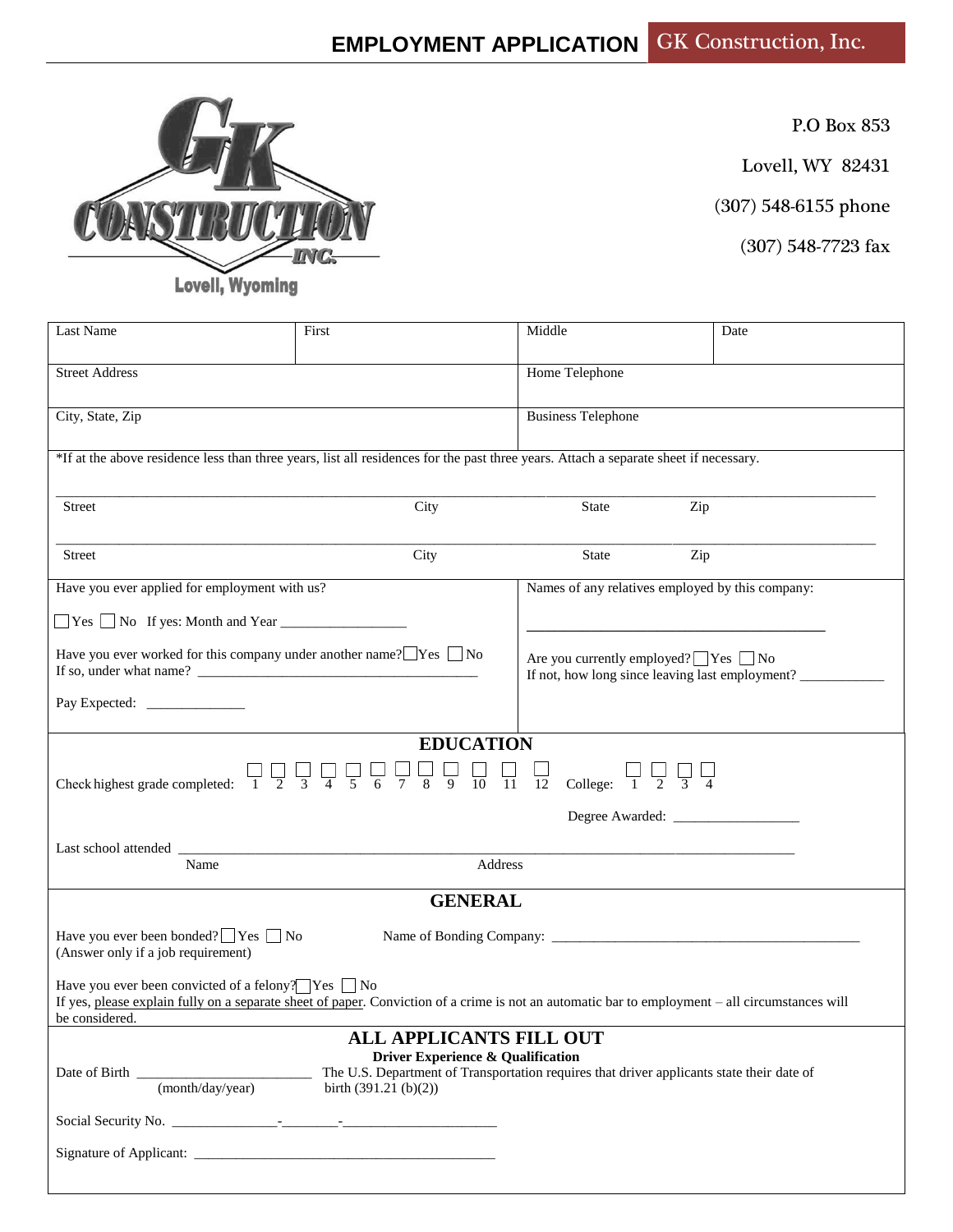|           | <b>Driver Experience &amp; Qualification</b>                                                                  |                                                                                       |                                                                          |     |                |  |  |  |  |  |  |
|-----------|---------------------------------------------------------------------------------------------------------------|---------------------------------------------------------------------------------------|--------------------------------------------------------------------------|-----|----------------|--|--|--|--|--|--|
|           | Driver's License held in the past 3 years must be shown.                                                      |                                                                                       |                                                                          |     |                |  |  |  |  |  |  |
|           | Class<br>Endorsement(s)<br><b>Expiration Date</b><br>State<br>License No.                                     |                                                                                       |                                                                          |     |                |  |  |  |  |  |  |
|           |                                                                                                               |                                                                                       |                                                                          |     |                |  |  |  |  |  |  |
|           |                                                                                                               |                                                                                       |                                                                          |     |                |  |  |  |  |  |  |
|           |                                                                                                               |                                                                                       |                                                                          |     |                |  |  |  |  |  |  |
|           |                                                                                                               |                                                                                       |                                                                          |     |                |  |  |  |  |  |  |
| А.        |                                                                                                               | Have you ever been denied a license, permit, or privilege to operate a motor vehicle? |                                                                          | Yes | N <sub>0</sub> |  |  |  |  |  |  |
| <b>B.</b> | Has any license, permit, or privilege ever been suspended or revoked?<br> No<br>Yes                           |                                                                                       |                                                                          |     |                |  |  |  |  |  |  |
| C.        | Have you ever been disqualified for violations of the Federal Motor Carrier Safety Regulations?<br> No<br>Yes |                                                                                       |                                                                          |     |                |  |  |  |  |  |  |
|           |                                                                                                               |                                                                                       | If you answered yes to A, B, or C, attach a statement providing details. |     |                |  |  |  |  |  |  |

| <b>Driving Experience:</b> For applicants applying for a driving position |                         |           |         |                                |  |  |  |
|---------------------------------------------------------------------------|-------------------------|-----------|---------|--------------------------------|--|--|--|
| Class of Equipment                                                        | Type of Equipment       | Date From | Date To | <b>Approximate Total Miles</b> |  |  |  |
|                                                                           | (Van, Tank, Flat, Etc.) |           |         |                                |  |  |  |
| <b>Straight Truck</b>                                                     |                         |           |         |                                |  |  |  |
| Tractor & Semi-Trailer                                                    |                         |           |         |                                |  |  |  |
| Twin Trailers - LVC's                                                     |                         |           |         |                                |  |  |  |
| Other                                                                     |                         |           |         |                                |  |  |  |
| List states operated in during the last five years:                       |                         |           |         |                                |  |  |  |
| List special courses or training that will help you as a driver:          |                         |           |         |                                |  |  |  |
| List driving awards held and who awards were presented by:                |                         |           |         |                                |  |  |  |

| <b>ALL APPLICANTS:</b><br>Accident and/or Motor Vehicle Violation Review for the past 3 years: (Attach separate sheet of paper if more space is needed) |                                                                        |                   |          |  |  |  |  |  |  |
|---------------------------------------------------------------------------------------------------------------------------------------------------------|------------------------------------------------------------------------|-------------------|----------|--|--|--|--|--|--|
| <b>Dates</b>                                                                                                                                            | Nature of accident or violation<br>(Head-on, Rear-end, Overturn, etc.) | <b>Fatalities</b> | Injuries |  |  |  |  |  |  |
|                                                                                                                                                         |                                                                        |                   |          |  |  |  |  |  |  |
|                                                                                                                                                         |                                                                        |                   |          |  |  |  |  |  |  |
|                                                                                                                                                         |                                                                        |                   |          |  |  |  |  |  |  |

| <b>EMPLOYMENT RECORD - ALL APPLICANTS</b>                                                                                              |            |                    |     |  |  |  |
|----------------------------------------------------------------------------------------------------------------------------------------|------------|--------------------|-----|--|--|--|
| Start with last or current position, including military experience, and work back. Attach a separate sheet of paper if necessary.      |            |                    |     |  |  |  |
| The U.S. Department of Transportation requires that driver applications show all employment for the past 10 years. 391.2(B)(10), (11). |            |                    |     |  |  |  |
| PLEASE FILL IN COMPLETE MAILING ADDRESS FOR EACH EMPLOYER                                                                              |            |                    |     |  |  |  |
| <b>Current Employer:</b>                                                                                                               |            | Supervisor's Name: |     |  |  |  |
|                                                                                                                                        |            |                    |     |  |  |  |
| Address:                                                                                                                               |            | Phone:             |     |  |  |  |
|                                                                                                                                        |            |                    |     |  |  |  |
| Position Held:                                                                                                                         | Salary:    | From:              | To: |  |  |  |
|                                                                                                                                        | Month/year | Month/year         |     |  |  |  |
| Reason for leaving:                                                                                                                    |            |                    |     |  |  |  |
|                                                                                                                                        |            |                    |     |  |  |  |

| Previous Employer:  |         | Supervisor's Name: |            |
|---------------------|---------|--------------------|------------|
|                     |         |                    |            |
| Address:            |         | Phone:             |            |
|                     |         |                    |            |
| Position Held:      | Salary: | From:              | To:        |
|                     |         | Month/year         | Month/year |
| Reason for leaving: |         |                    |            |
|                     |         |                    |            |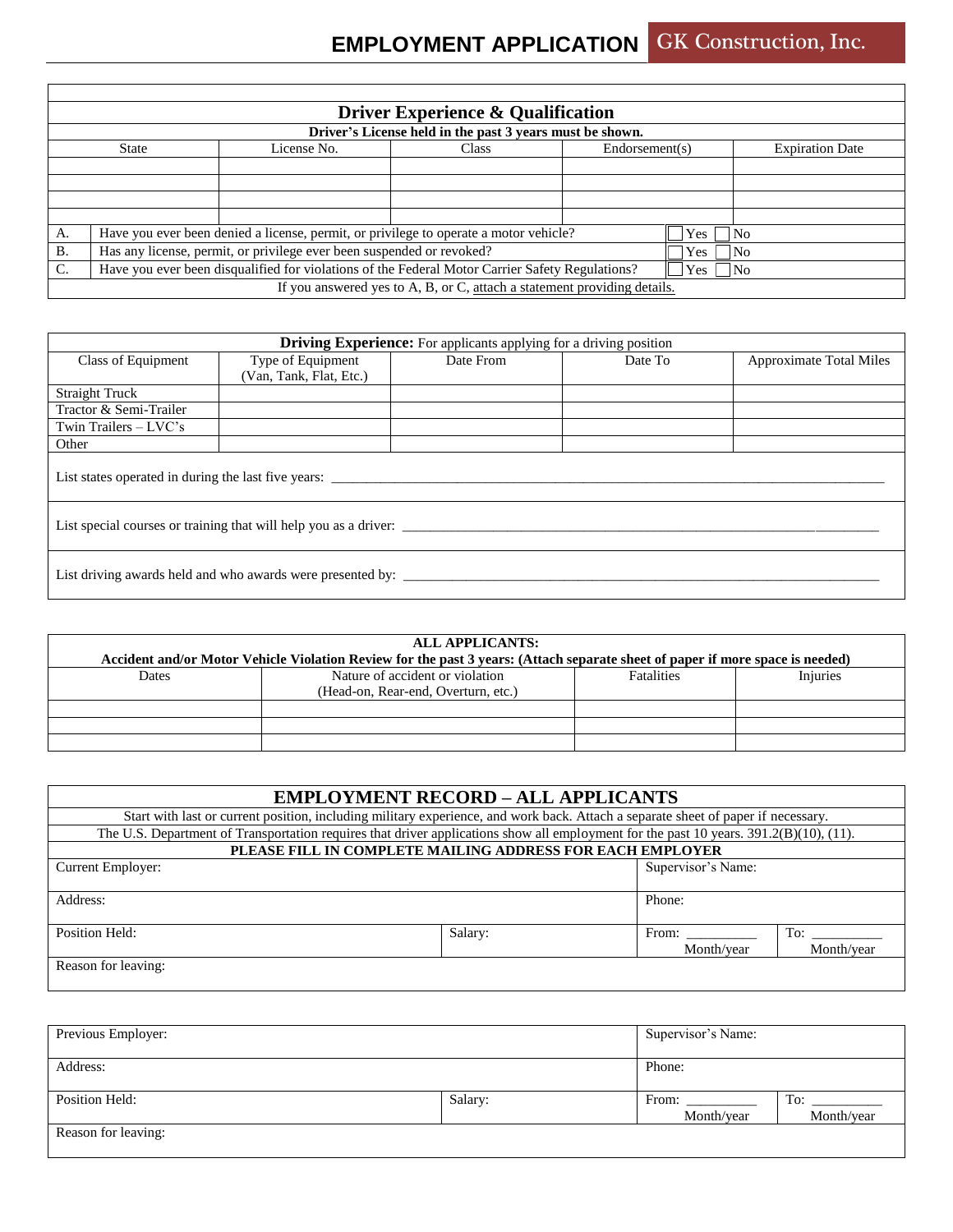## **EMPLOYMENT APPLICATION GK Construction, Inc.**

| Previous Employer:                             |         | Supervisor's Name:                      |                   |  |  |  |
|------------------------------------------------|---------|-----------------------------------------|-------------------|--|--|--|
| Address:                                       |         | Phone:                                  |                   |  |  |  |
| Position Held:                                 | Salary: | From:<br>Month/year                     | To:<br>Month/year |  |  |  |
| Reason for leaving:                            |         |                                         |                   |  |  |  |
|                                                |         | MAINTENANCE EXPERIENCE & QUALIFICATIONS |                   |  |  |  |
| List courses and training in maintenance work: |         |                                         |                   |  |  |  |
|                                                |         |                                         |                   |  |  |  |
| Job Function:                                  |         |                                         |                   |  |  |  |

| Indicate training & experience in | Formal          | <b>Years of</b>   | Area                     | Formal   | <b>Years of</b>   |
|-----------------------------------|-----------------|-------------------|--------------------------|----------|-------------------|
| the following                     | <b>Training</b> | <b>Experience</b> |                          | Training | <b>Experience</b> |
|                                   | (check)         |                   |                          | (check)  |                   |
| Drive Line Components             |                 |                   | <b>Body Work</b>         |          |                   |
| Diesel Engine Tune-Up & Rebuild   |                 |                   | <b>Electrical Repair</b> |          |                   |
| Gas Engine Tune-Up & Rebuild      |                 |                   | Frame & Wheel Alignment  |          |                   |
| Tire Service                      |                 |                   | <b>Brakes</b>            |          |                   |
| Trailer Repair                    |                 |                   | Cooling System           |          |                   |
| Air Conditioning                  |                 |                   | Inspections              |          |                   |
| General Car Repair                |                 |                   |                          |          |                   |

| <b>SHOP EQUIPMENT</b>                  |                 |                   |                                |          |                   |  |  |
|----------------------------------------|-----------------|-------------------|--------------------------------|----------|-------------------|--|--|
| Indicate training & experience         | Formal          | <b>Years of</b>   | Area                           | Formal   | Years of          |  |  |
| in the following                       | <b>Training</b> | <b>Experience</b> |                                | Training | <b>Experience</b> |  |  |
|                                        | (check)         |                   |                                | (check)  |                   |  |  |
| <b>Electrical Diagnostic Equipment</b> |                 |                   | Time Servicing Machine         |          |                   |  |  |
|                                        |                 |                   | Wheel & Tire Balancing Machine |          |                   |  |  |
|                                        |                 |                   | Tire Recapping Mold            |          |                   |  |  |
| Sheet Metal Equipment                  |                 |                   | Engine Dynamometer             |          |                   |  |  |
| Frame & Axle Straightening             |                 |                   | <b>Chassis Dynamometer</b>     |          |                   |  |  |
| Equipment                              |                 |                   |                                |          |                   |  |  |
| Engine Rebuilding                      |                 |                   | Magnetic Crack Defector        |          |                   |  |  |
| Electric Welder                        |                 |                   | Diesel Injection Equipment     |          |                   |  |  |
| Oxyacetylene Welder                    |                 |                   | Engine Analyzer                |          |                   |  |  |
| Paint Spray Gun                        |                 |                   | Noise Measuring Equipment      |          |                   |  |  |
| Air Conditioning                       |                 |                   | Smoke Measuring Equipment      |          |                   |  |  |
| Inspections                            |                 |                   | General Car Repair             |          |                   |  |  |

| <b>HEAVY EQUIPMENT EXPERIENCE</b> (Check all applicable) |                                      |     |         |     |       |     |          |     |       |     |
|----------------------------------------------------------|--------------------------------------|-----|---------|-----|-------|-----|----------|-----|-------|-----|
| Equipment Type                                           | Loader                               |     | Scraper |     | Dozer |     | Back-Hoe |     | Other |     |
| <b>Years Experience</b>                                  | Yr.                                  | Mo. | Yr.     | Mo. | Yr.   | Mo. | Yr.      | Mo. | Yr.   | Mo. |
|                                                          | PLATFORM EXPERIENCE & QUALIFICATIONS |     |         |     |       |     |          |     |       |     |
|                                                          | List types of platform experience,   |     |         |     |       |     |          |     |       |     |
| equipment & number of years each:                        |                                      |     |         |     |       |     |          |     |       |     |
| List courses or training:                                |                                      |     |         |     |       |     |          |     |       |     |